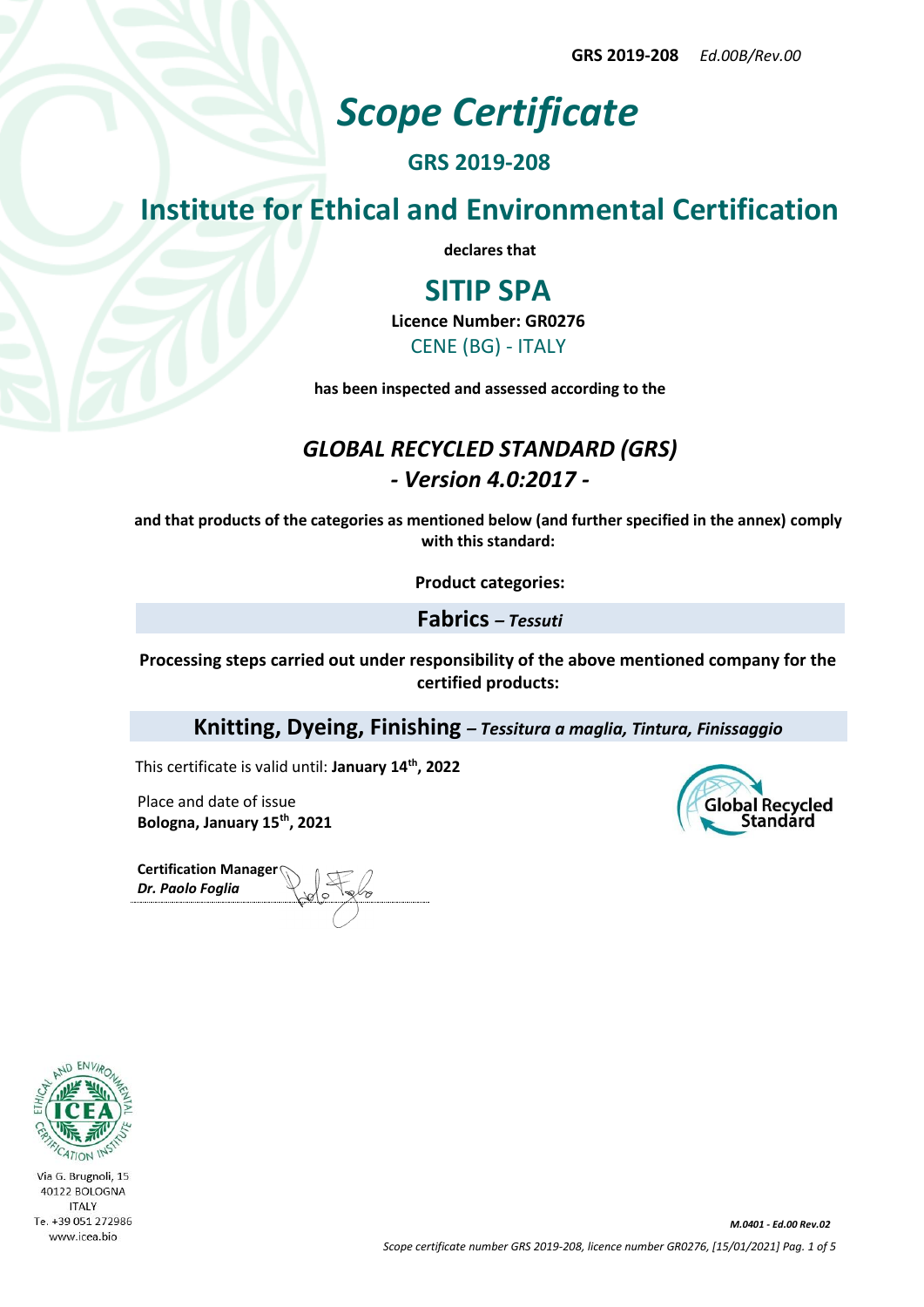*Certified entity:* **SITIP SPA**

*Global Recycled Standard*

### **Appendix to certificate no.: GRS 2019-208**

In specific the certificate covers the following products:

| <b>Products</b> |                        | <b>Material Composition</b> |     |                | Label grade                 |  |
|-----------------|------------------------|-----------------------------|-----|----------------|-----------------------------|--|
| Category        | Product details        | Fibre                       | Id. | %              |                             |  |
| Fabrics         | <b>Knitted fabrics</b> | Polyamide* (pre-consumer)   | PA  | 38             | Made with recycled material |  |
|                 |                        | Polyamide                   | PA  | 48             |                             |  |
|                 |                        | Elastane* (pre-consumer)    | ΕA  | 8              |                             |  |
|                 |                        | Elastane                    | ΕA  | 6              |                             |  |
| Fabrics         | Knitted fabrics        | Polyamide* (pre-consumer)   | PA  | 81             |                             |  |
|                 |                        | Elastane* (pre-consumer)    | ΕA  | 11             | Made with recycled material |  |
|                 |                        | Elastane                    | ΕA  | 8              |                             |  |
| Fabrics         | Knitted fabrics        | Polyamide* (pre-consumer)   | PА  | 50             | Made with recycled material |  |
|                 |                        | Polyamide                   | PA  | 32             |                             |  |
|                 |                        | Elastane                    | ΕA  | 18             |                             |  |
| Fabrics         | Knitted fabrics        | Polyamide* (pre-consumer)   | PA  | 50             |                             |  |
|                 |                        | Polyamide                   | PA  | 33             | Made with recycled material |  |
|                 |                        | Elastane                    | EA  | 17             |                             |  |
| Fabrics         | Knitted fabrics        | Polyamide* (pre-consumer)   | PA  | 50             |                             |  |
|                 |                        | Polyamide* (post-consumer)  | PA  | 50             | <b>GRS</b> Certified        |  |
| <b>Fabrics</b>  | Knitted fabrics        | Polyamide* (pre-consumer)   | PA  | 70             | Made with recycled material |  |
|                 |                        | Polyamide                   | PA  | 30             |                             |  |
| Fabrics         | <b>Knitted fabrics</b> | Polyamide* (pre-consumer)   | PA  | 83             | <b>GRS</b> Certified        |  |
|                 |                        | Polyester* (post-consumer)  | PL  | 17             |                             |  |
| Fabrics         | Knitted fabrics        | Polyamide* (pre-consumer)   | PA  | 40             | Made with recycled material |  |
|                 |                        | Polyamide                   | PA  | 48             |                             |  |
|                 |                        | Elastane* (pre-consumer)    | ΕA  | $\overline{7}$ |                             |  |
|                 |                        | Elastane                    | EA  | 5              |                             |  |
| Fabrics         | <b>Knitted fabrics</b> | Polyamide* (pre-consumer)   | РA  | 51             |                             |  |
|                 |                        | Polyamide                   | PA  | 22             | Made with recycled material |  |
|                 |                        | Polyester* (post-consumer)  | ΡL  | 26             |                             |  |
|                 |                        | Polyester                   | PL  | $\mathbf{1}$   |                             |  |
| <b>Fabrics</b>  | <b>Knitted fabrics</b> | Polyester* (post-consumer)  | PL  | 83             | Made with recycled material |  |
|                 |                        | Polyester                   | PL  | 3              |                             |  |
|                 |                        | Elastane* (pre-consumer)    | EA  | 8              |                             |  |
|                 |                        | Elastane                    | ΕA  | 6              |                             |  |

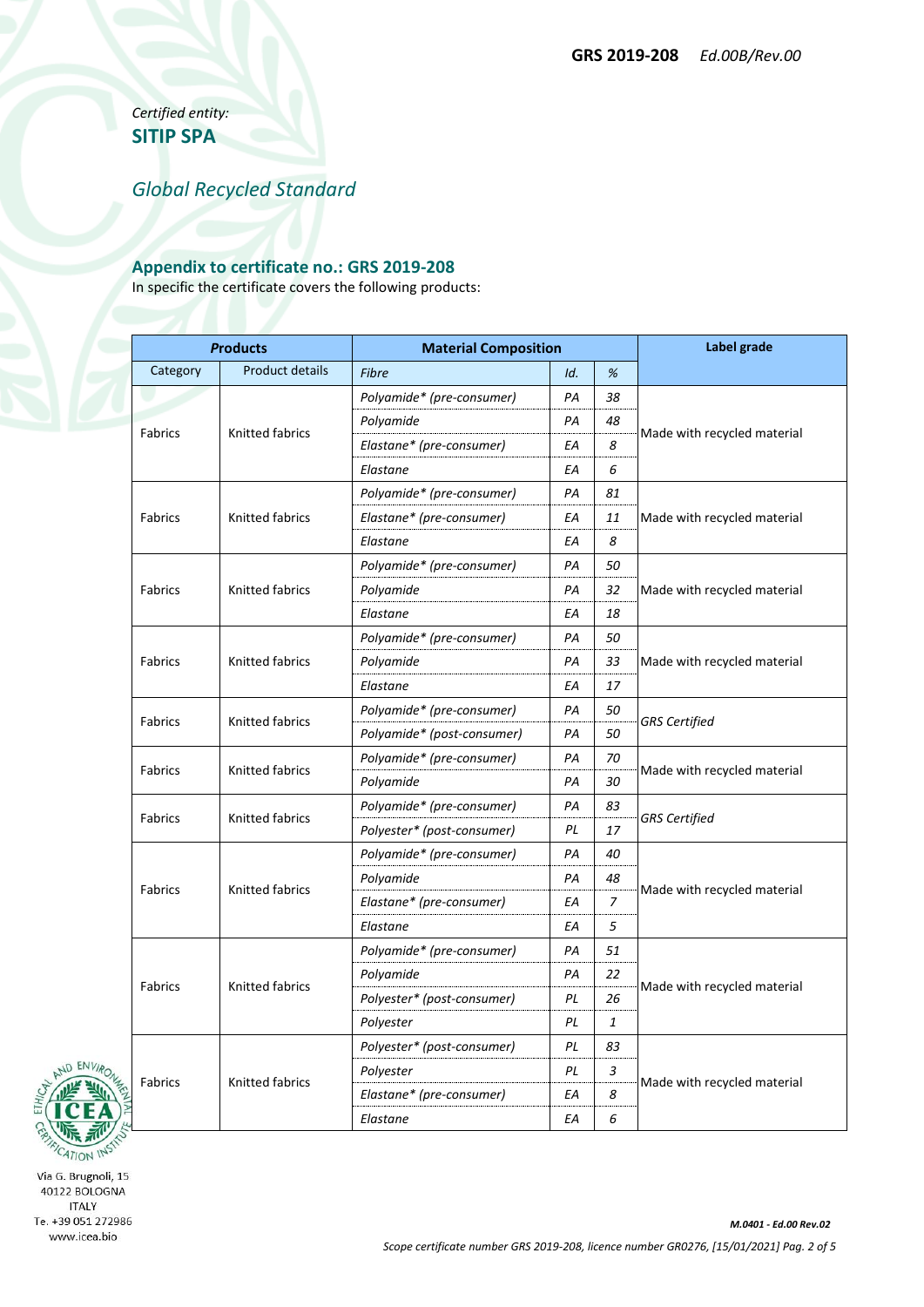#### **GRS 2019-208** *Ed.00B/Rev.00*

| <b>Products</b> |                        | <b>Material Composition</b> |     |            | Label grade                 |  |
|-----------------|------------------------|-----------------------------|-----|------------|-----------------------------|--|
| Category        | Product details        | Fibre                       | Id. | %          |                             |  |
|                 | Knitted fabrics        | Polyester* (post-consumer)  | PL  | 78         |                             |  |
| Fabrics         |                        | Polyester                   | PL  | 4          |                             |  |
|                 |                        | Elastane* (pre-consumer)    | EА  | 10         | Made with recycled material |  |
|                 |                        | Elastane                    | EА  | 8          |                             |  |
| <b>Fabrics</b>  | Knitted fabrics        | Polyester* (post-consumer)  | ΡL  | 85         |                             |  |
|                 |                        | Elastane                    | EА  | 15         | Made with recycled material |  |
| <b>Fabrics</b>  | <b>Knitted fabrics</b> | Polyester* (post-consumer)  | PL  | 86         | Made with recycled material |  |
|                 |                        | Elastane                    | EА  | 14         |                             |  |
| Fabrics         | Knitted fabrics        | Polyester* (post-consumer)  | ΡL  | 91         |                             |  |
|                 |                        | Elastane                    | ΕA  | 9          | Made with recycled material |  |
|                 | <b>Knitted fabrics</b> | Polyester* (post-consumer)  | ΡL  | 79         |                             |  |
| <b>Fabrics</b>  |                        | Elastane                    | EА  | 21         | Made with recycled material |  |
|                 |                        | Polyester* (post-consumer)  | ΡL  | 90         |                             |  |
| Fabrics         | <b>Knitted fabrics</b> | Elastane* (pre-consumer)    | EА  | 6          | <b>GRS</b> Certified        |  |
|                 |                        | Elastane                    | EА  | 4          |                             |  |
| <b>Fabrics</b>  | Knitted fabrics        | Polyester* (post-consumer)  | ΡL  | <i>100</i> | <b>GRS</b> Certified        |  |
| Fabrics         | <b>Knitted fabrics</b> | Polyester* (post-consumer)  | ΡL  | 95         |                             |  |
|                 |                        | Polyester                   | ΡL  | 5          | <b>GRS</b> Certified        |  |
|                 | <b>Knitted fabrics</b> | Polyester* (post-consumer)  | ΡL  | 95         |                             |  |
| Fabrics         |                        | Elastane* (pre-consumer)    | EА  | з          | <b>GRS</b> Certified        |  |
|                 |                        | Elastane                    | EА  | 2          |                             |  |
|                 | <b>Knitted fabrics</b> | Polyester* (post-consumer)  | ΡL  | 83         | Made with recycled material |  |
| Fabrics         |                        | Elastane                    | EА  | 17         |                             |  |
|                 | <b>Knitted fabrics</b> | Polyester* (post-consumer)  | ΡL  | 86         |                             |  |
| Fabrics         |                        | Elastane* (pre-consumer)    | EА  | 8          | Made with recycled material |  |
|                 |                        | Elastane                    | EА  | 6          |                             |  |
|                 | Knitted fabrics        | Polyester* (post-consumer)  | PL  | 91         |                             |  |
| Fabrics         |                        | Elastane* (pre-consumer)    | EА  | 6          | <b>GRS</b> Certified        |  |
|                 |                        | Elastane                    | ΕA  | 3          |                             |  |
|                 | Knitted fabrics        | Polyamide* (pre-consumer)   | РA  | 55         |                             |  |
|                 |                        | Polyamide                   | PА  | 31         |                             |  |
| Fabrics         |                        | Elastane* (pre-consumer)    | ΕA  | 8          | Made with recycled material |  |
|                 |                        | Elastane                    | EА  | 6          |                             |  |
|                 | Knitted fabrics        | Polyester* (post-consumer)  | PL  | 82         |                             |  |
| Fabrics         |                        | Elastane                    | ΕA  | 18         | Made with recycled material |  |
|                 | Knitted fabrics        | Polyester* (post-consumer)  | PL  | 77         |                             |  |
| Fabrics         |                        | Elastane                    | EА  | 23         | Made with recycled material |  |

*\* From recycled material*



Place and date of issue **Bologna, January 15th, 2021**

**Certification Manager**



*M.0401 - Ed.00 Rev.02 Scope certificate number GRS 2019-208, licence number GR0276, [15/01/2021] Pag. 3 of 5*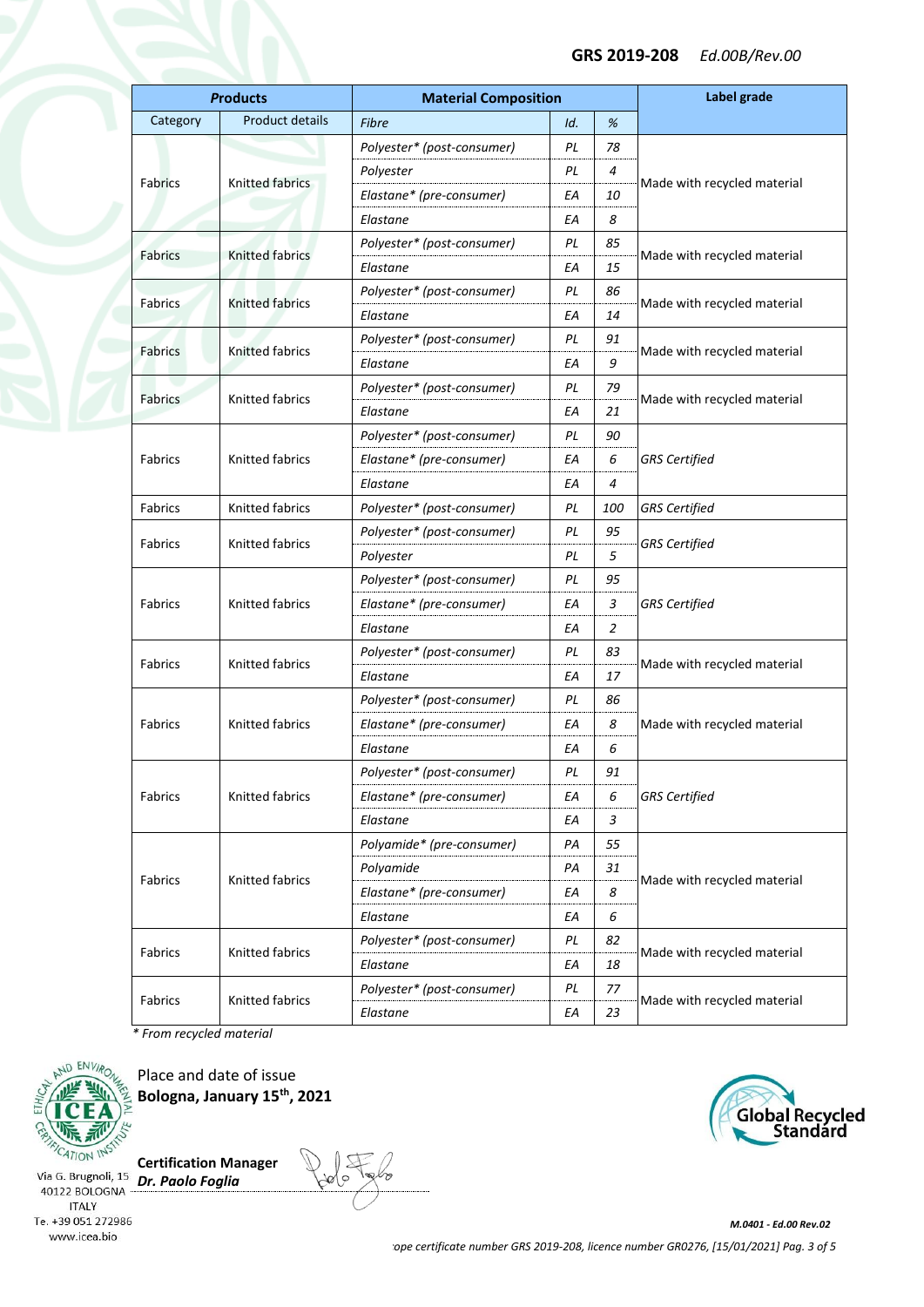*Certified entity:* **SITIP SPA**

*Global Recycled Standard*

#### **Facility Appendix to certificate no.: GRS 2019-208**

Under the scope of this certificate the following facilities have been inspected and assessed. The listed processing steps/activities comply with the corresponding criteria of the Global Recycled Standard (GRS) for the certified products:

| Name of the facility | <b>Address</b>    | Processing steps / activities | <b>Type of relation</b> |  |
|----------------------|-------------------|-------------------------------|-------------------------|--|
| SITIP SPA            | Via Caduti, 32    | Knitting, dyeing, finishing   | Main                    |  |
|                      | Cene (BG) - ITALY |                               |                         |  |

Place and date of issue **Bologna, January 15th, 2021**



**Certification Manager** *Dr. Paolo Foglia*